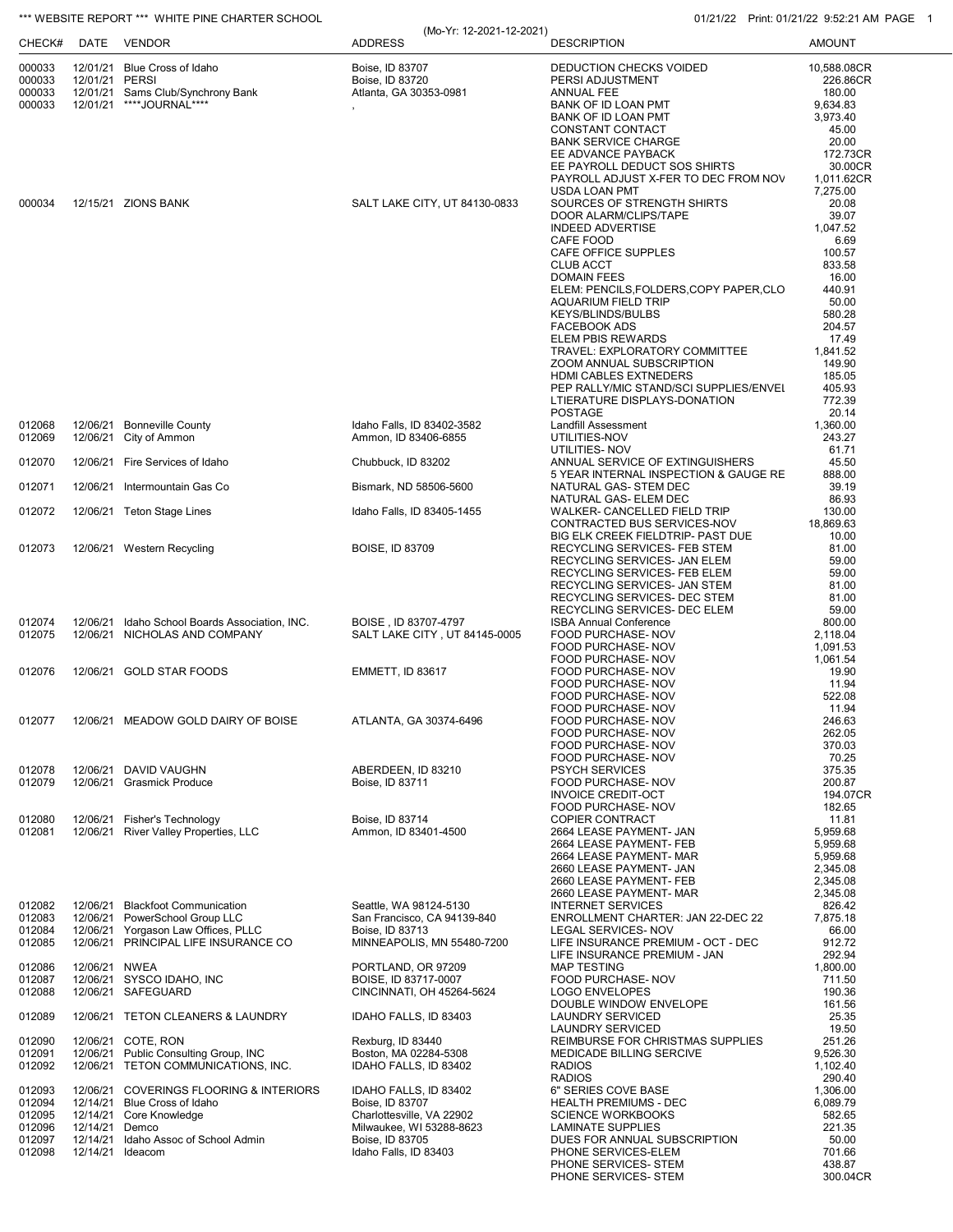## \*\*\* WEBSITE REPORT \*\*\* WHITE PINE CHARTER SCHOOL **CHARTER SCHOOL** 01/21/22 Print: 01/21/22 9:52:22 AM PAGE 2

|              |                |                                      | (Mo-Yr: 12-2021-12-2021)   |                                                            | $1.1111111. 0.17211722. 0.02122271181. 1.7$ |
|--------------|----------------|--------------------------------------|----------------------------|------------------------------------------------------------|---------------------------------------------|
| CHECK#       |                | DATE VENDOR                          | <b>ADDRESS</b>             | <b>DESCRIPTION</b>                                         | <b>AMOUNT</b>                               |
| 012099       |                | 12/14/21 Peaks to Plains Therapy Svc | <b>AMMON, ID 83406</b>     | OT THERAPY SERVICES                                        | 225.00                                      |
| 012100       |                | 12/14/21 Scholastic                  | CINCINNATI, OH 45263-9850  | DIGITAL MAGAZINES                                          | 634.00                                      |
| 012101       |                | 12/14/21 ROCKY MOUNTAIN POWER        | PORTLAND, OR 97256-0001    | ELECTRICITY- STEM                                          | 300.90                                      |
| 012102       |                | 12/14/21 eLuma, LLC                  | LEHI, UT 84043             | SPEECH/LANUGAGE THERAPY                                    | 1,200.00                                    |
| 012103       |                | 12/14/21 SYSCO IDAHO, INC            | BOISE, ID 83717-0007       | <b>CREDIT FROM PREVIOUS PAYMENTS</b>                       | 356.16CR                                    |
|              |                |                                      |                            | <b>FOOD PURCHASE</b>                                       | 399.41                                      |
|              |                |                                      |                            | <b>FOOD PURCHASE</b>                                       | 186.64                                      |
| 012104       |                | 12/14/21 R.S. Services, LLC.         | Idaho Falls, ID 83401      | Broadband Connection & IT Management                       | 2,500.00                                    |
| 012105       |                | 12/14/21 WALKER, EMI                 | IDAHO FALLS, ID 83401      | <b>REIMB: GATE PD CREDITS</b>                              | 49.50                                       |
| 012106       |                | 12/14/21 State Dept. of Education    | Boise, ID 83720-0027       | ALTERNATE AUTHORIZATION                                    | 100.00                                      |
| 012126       |                | 12/17/21 Blue Cross of Idaho         | Boise, ID 83707            | DENTAL BENEFIT - 122021<br>DENTAL BENEFIT - 122021         | 3,151.62<br>38.85                           |
|              |                |                                      |                            | DENTAL BENEFIT - 122021                                    | 10,018.98                                   |
|              |                |                                      |                            | HEALTH BENEFITS - 122021                                   | 486.42                                      |
|              |                |                                      |                            | HEALTH BENEFITS - 122021                                   | 55.45                                       |
|              |                |                                      |                            | HEALTH BENEFITS - 122021                                   | 525.27                                      |
|              |                |                                      |                            | DENTAL BENEFIT - 122021                                    | 8,609.11                                    |
|              |                |                                      |                            | DENTAL BENEFIT - 122021                                    | 1,050.54                                    |
|              |                |                                      |                            | DENTAL BENEFIT - 122021                                    | 507.03                                      |
|              |                |                                      |                            | HEALTH BENEFITS - 122021<br>HEALTH BENEFITS - 122021       | 5,816.82                                    |
|              |                |                                      |                            | HEALTH BENEFITS - 122021                                   | 8,931.23<br>1,575.81                        |
|              |                |                                      |                            | HEALTH BENEFITS - 122021                                   | 525.27                                      |
| 012127       |                | 12/17/21 Internal Revenue Service    | Ogden, UT 84201-0039       | M/CARE - EMP. SHARE - 122021                               | 211.61                                      |
|              |                |                                      |                            | FICA - EMP. SHARE - 122021                                 | 233.00                                      |
|              |                |                                      |                            | M/CARE - EMP. SHARE - 122021                               | 5,051.87                                    |
|              |                |                                      |                            | M/CARE - EMP. SHARE - 122021                               | 58.78                                       |
|              |                |                                      |                            | M/CARE - EMP. SHARE - 122021                               | 1,571.61                                    |
|              |                |                                      |                            | M/CARE - EMP. SHARE - 122021                               | 3,575.22                                    |
|              |                |                                      |                            | M/CARE - EMP. SHARE - 122021<br>FICA - EMP. SHARE - 122021 | 336.81<br>720.01                            |
|              |                |                                      |                            | FICA - EMP. SHARE - 122021                                 | 251.38                                      |
|              |                |                                      |                            | FICA - EMP. SHARE - 122021                                 | 6,200.50                                    |
|              |                |                                      |                            | M/CARE - EMP. SHARE - 122021                               | 612.47                                      |
|              |                |                                      |                            | M/CARE - EMP. SHARE - 122021                               | 1,180.70                                    |
|              |                |                                      |                            | M/CARE - EMP. SHARE - 122021                               | 111.51                                      |
| 012128       | 12/17/21 PERSI |                                      | Boise, ID 83720            | PERSI EMP - 122021                                         | 161.30                                      |
|              |                |                                      |                            | PERSI EMP - 122021                                         | 348.73                                      |
|              |                |                                      |                            | <b>PERSI EMP - 122021</b>                                  | 174.06                                      |
|              |                |                                      |                            | PERSI EMP - 122021<br>PERSI EMP - 122021                   | 1,681.56<br>776.55                          |
|              |                |                                      |                            | <b>PERSI EMP - 122021</b>                                  | 8,288.88                                    |
|              |                |                                      |                            | PERSI EMP - 122021                                         | 780.08                                      |
|              |                |                                      |                            | PERSI EMP - 122021                                         | 487.55                                      |
|              |                |                                      |                            | <b>PERSI EMP - 122021</b>                                  | 2,452.95                                    |
|              |                |                                      |                            | PERSI EMP - 122021                                         | 5,516.10                                    |
|              |                |                                      |                            | PERSI EMP - 122021                                         | 528.02                                      |
|              |                |                                      |                            | PERSI EMP - 122021                                         | 9,724.67                                    |
| 012129       |                | 12/17/21 VSP VISION INSURANCE        | LOS ANGELES, CA 90074-2430 | VISION BENEFIT - 122021                                    | 12.44<br>124.40                             |
|              |                |                                      |                            | VISION BENEFIT - 122021<br>VISION BENEFIT - 122021         | 6.22                                        |
|              |                |                                      |                            | VISION BENEFIT - 122021                                    | 101.18                                      |
|              |                |                                      |                            | VISION BENEFIT - 122021                                    | 18.66                                       |
|              |                |                                      |                            | VISION BENEFIT - 122021                                    | 37.32                                       |
|              |                |                                      |                            | VISION BENEFIT - 122021                                    | 6.22                                        |
|              |                |                                      |                            | VISION BENEFIT - 122021                                    | 6.00                                        |
|              |                |                                      |                            | VISION BENEFIT - 122021                                    | 74.64                                       |
|              |                |                                      |                            | VISION BENEFIT - 122021<br>VISION BENEFIT - 122021         | 0.66<br>111.52                              |
|              |                |                                      |                            | VISION BENEFIT - 122021                                    | 6.22                                        |
| 012130       |                | 12/17/21 Fisher's Technology         | Boise, ID 83714            | <b>STAPLE CARTRIDGES</b>                                   | 119.95                                      |
| 012131       |                | 12/17/21 Bonneville County           | Idaho Falls. ID 83402-3582 | GARNISHMENT ADJUSTED CH#12112                              | 249.61                                      |
| 012132       |                | 12/17/21 ROTH, BETH                  | IDAHO FALLS, ID 83402      | PAYROLL ADVANCE - ERROR ON CHECK                           | 207.34                                      |
| <b>ELECT</b> |                | 12/17/21 ****JOURNAL****             |                            | ADMIN CLASSIFIED - 122021                                  | 23,201.59                                   |
|              |                |                                      |                            | BUILDING CARE - 122021                                     | 9,450.09                                    |
|              |                |                                      |                            | ESSER III ARPA - 122021                                    | 1,457.75                                    |
|              |                |                                      |                            | TITLE I - 122021<br>SPED IDEA - 122021                     | 2,920.63<br>3,045.52                        |
|              |                |                                      |                            | <b>MEDICAID - 122021</b>                                   | 14,587.13                                   |
|              |                |                                      |                            | MEDICAID SUB - 122021                                      | 1.602.81                                    |
|              |                |                                      |                            | FOOD SERVICE - 122021                                      | 8,660.34                                    |
|              |                |                                      |                            | NUESYNERGY MONTHLY FEE                                     | 60.00                                       |
|              |                |                                      |                            | VP MOVED TO ESSER                                          | 49,625.00CR                                 |
|              |                |                                      |                            | VP MOVED TO ESSER                                          | 5,925.23CR                                  |
|              |                |                                      |                            | VP MOVED TO ESSER<br>VP MOVED TO ESSER                     | 3,796.31CR<br>4,240.63CR                    |
|              |                |                                      |                            | VP MOVED TO ESSER                                          | 49,625.00                                   |
|              |                |                                      |                            | VP MOVED TO ESSER                                          | 13,962.17                                   |
|              |                |                                      |                            | STIPEND MOVED TO PBIS                                      | 900.00CR                                    |
|              |                |                                      |                            | STIPEND MOVED TO PBIS                                      | 176.31CR                                    |
|              |                |                                      |                            | STIPEND MOVED TO PBIS                                      | 900.00                                      |
|              |                |                                      |                            | STIPEND MOVED TO PBIS                                      | 176.31                                      |
|              |                |                                      |                            | SPED MOVED TO ARPA SPED                                    | 5,083.77CR                                  |
|              |                |                                      |                            | SPED MOVED TO ARPA SPED                                    | 388.91CR                                    |
|              |                |                                      |                            | SPED MOVED TO ARPA SPED<br>SPED MOVED TO ARPA SPED         | 5,083.77                                    |
|              |                |                                      |                            | ACTIVITIES MOVED TO LP                                     | 388.91<br>9,000.00                          |
|              |                |                                      |                            | ACTIVITIES MOVED TO LP                                     | 1,074.60                                    |
|              |                |                                      |                            | ACTIVITIES MOVED TO LP                                     | 688.50                                      |
|              |                |                                      |                            | ACTIVITIES MOVED TO LP                                     | 4,500.00                                    |
|              |                |                                      |                            | ACTIVITIES MOVED TO LP                                     | 537.30                                      |
|              |                |                                      |                            | <b>ACTIVITIES MOVED TO LP</b>                              | 344.25                                      |
|              |                |                                      |                            |                                                            |                                             |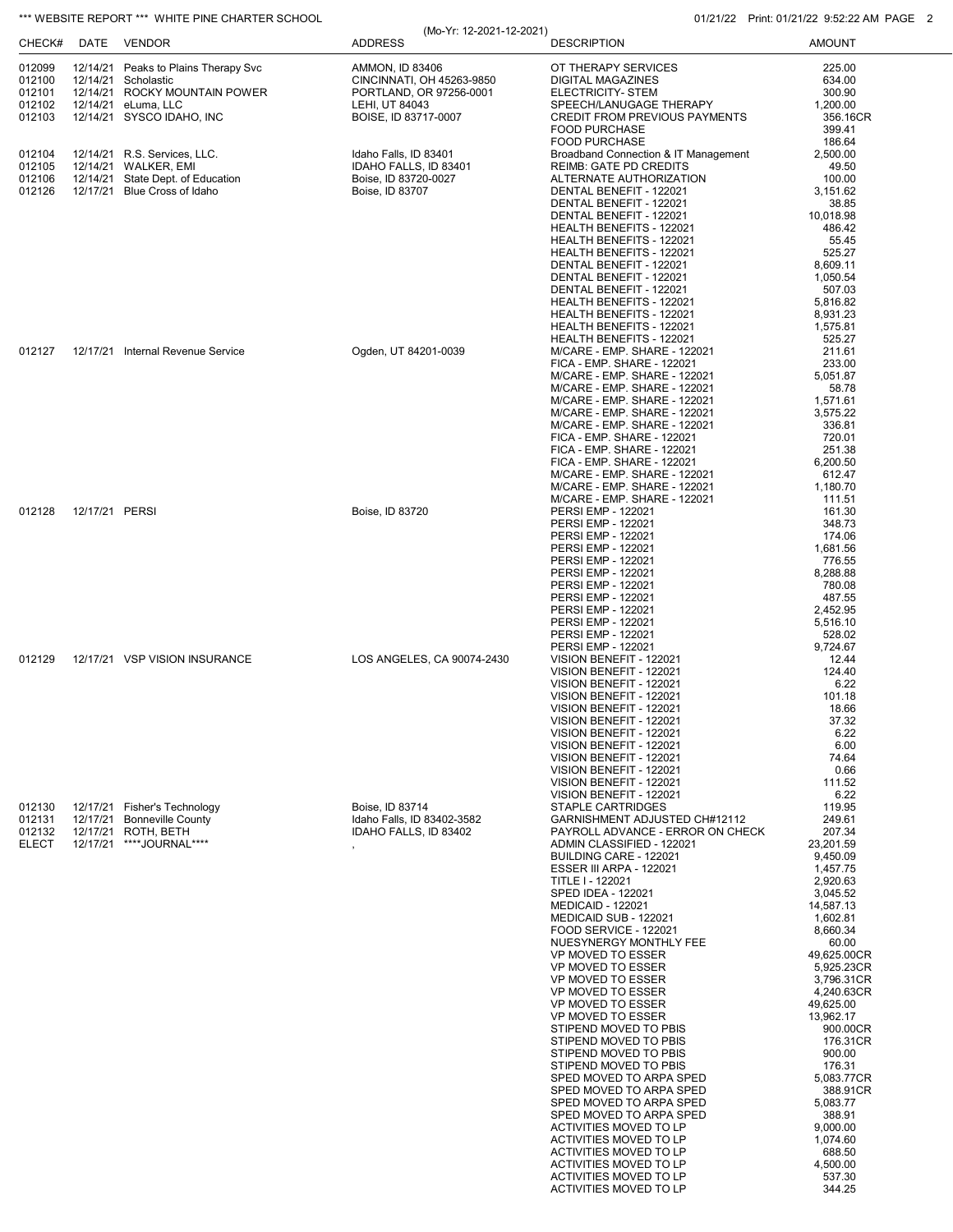| *** WEBSITE REPORT *** WHITE PINE CHARTER SCHOOL |      |               |                |                          | 01/21/22 Print: 01/21/22 9:52:22 AM PAGE 3                                                                                                                                                                                                                                                                                                                                                                                                                                                                                                                                                                                                                                                |                                                                                                                                                                                                                                                                                                                        |
|--------------------------------------------------|------|---------------|----------------|--------------------------|-------------------------------------------------------------------------------------------------------------------------------------------------------------------------------------------------------------------------------------------------------------------------------------------------------------------------------------------------------------------------------------------------------------------------------------------------------------------------------------------------------------------------------------------------------------------------------------------------------------------------------------------------------------------------------------------|------------------------------------------------------------------------------------------------------------------------------------------------------------------------------------------------------------------------------------------------------------------------------------------------------------------------|
| CHECK#                                           | DATE | <b>VENDOR</b> | <b>ADDRESS</b> | (Mo-Yr: 12-2021-12-2021) | <b>DESCRIPTION</b>                                                                                                                                                                                                                                                                                                                                                                                                                                                                                                                                                                                                                                                                        | <b>AMOUNT</b>                                                                                                                                                                                                                                                                                                          |
|                                                  |      |               |                |                          | ACTIVITIES MOVED TO LP<br>ACTIVITIES MOVED TO LP<br>MASTERY SUBS 12-6-2021<br>MASTERY SUBS 12-6-2021<br>MASTERY SUBS 12-6-2021<br>CKA TEACHER SALARY MOVED<br>CKA TEACHER SALARY MOVED<br>MOVE FICA TO LINE ITEM<br>MOVE FICA TO LINE ITEM<br>MOVE TO MAINTENANCE<br>MOVE TO MAINTENANCE<br>MOVE TO MAINTENANCE<br>MOVE TO MAINTENANCE<br>ELEM TEACHER - 122021<br>ELEM CLASSIFIED - 122021<br>ELEM CLASSIFIED SUB - 122021<br>ELEM TEACHER SUB - 122021<br>ELEM LITERACY - 122021<br>SECON TEACHER - 122021<br>SECON CLASSIFIED - 122021<br>SECON CLASSIFIED SUB - 122021<br>SECON TEACHER SUB - 122021<br>SPED MOE - 122021<br>SCHOOL ACTIVITIES - 122021<br><b>ADMIN CERT - 122021</b> | 13,500.00CR<br>2.644.65CR<br>254.24CR<br>19.45CR<br>273.69<br>7,625.00CR<br>7,625.00<br>2,457.18CR<br>2,457.18<br>2,720.00CR<br>10,155.00CR<br>10,155.00<br>2,720.00<br>73,425.90<br>8,151.20<br>1,083.54<br>1,928.08<br>4,422.38<br>42.649.43<br>3.651.09<br>362.44<br>4,110.21<br>4,196.70<br>20,544.00<br>46,320.86 |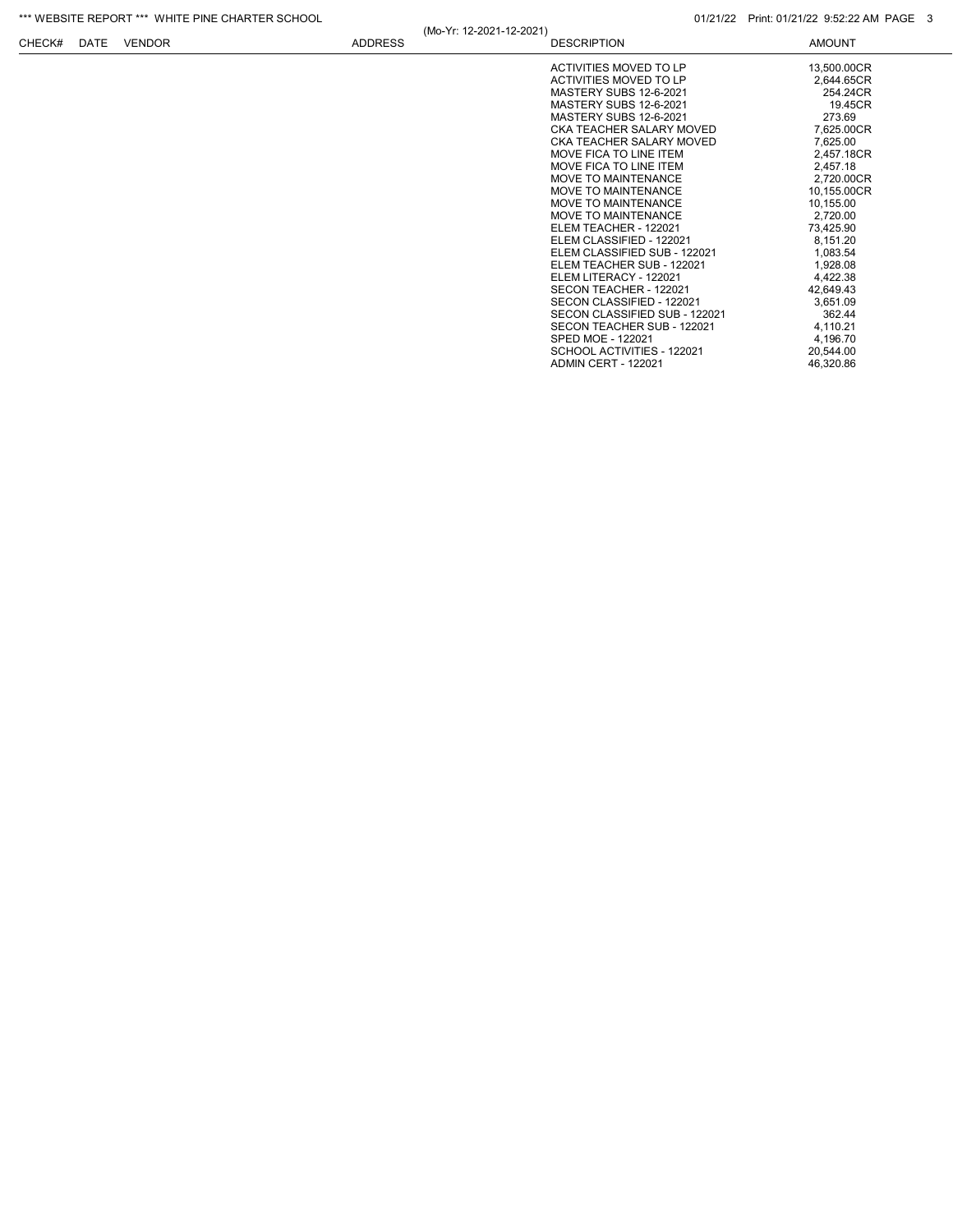| 01/21/22 9:59:38 AM PAGE |  |  |  |  |
|--------------------------|--|--|--|--|
|--------------------------|--|--|--|--|

| CHECK#                                   | DATE                 | NAME                                                                       | GROSS PAY            |
|------------------------------------------|----------------------|----------------------------------------------------------------------------|----------------------|
| drct-dpst                                | 12/20/21             | Alexander, Crystal                                                         | 776.49               |
| drct-dpst                                |                      | 12/20/21 Allen, Maxwell                                                    | 260.17               |
|                                          |                      | drct-dpst 12/20/21 Anderson, Breanna<br>drct-dpst 12/20/21 Anderson, Jenna | 1,784.94<br>305.99   |
| drct-dpst                                |                      | 12/20/21 Anderson, Malinda                                                 | 2,856.33             |
| drct-dpst                                |                      | 12/17/21 ATTEBURY, ANNA E                                                  | 2,550.00             |
| drct-dpst                                |                      | drct-dpst 12/20/21 ATTEBURY, ANNA E<br>12/20/21 Attebury, Kristin L        | 4,083.34<br>3,240.67 |
| drct-dpst 12/20/21                       |                      | Bickham, Seth                                                              | 473.30               |
|                                          |                      | drct-dpst 12/20/21 Biggs, Alyssa                                           | 1,037.87             |
| drct-dpst                                | 12/17/21             | Bigler, Amber<br>drct-dpst 12/20/21 Bigler, Amber                          | 600.00<br>2,348.96   |
|                                          |                      | drct-dpst 12/20/21 BILLMAN, ZOANNA                                         | 1,913.21             |
| drct-dpst                                | 12/17/21             | Black, Gayle                                                               | 900.00               |
| drct-dpst 12/20/21<br>drct-dpst 12/20/21 |                      | Black, Gayle<br>Bohn, Ilah                                                 | 4,166.67<br>1,987.77 |
| drct-dpst                                | 12/20/21             | Bott, Felicity                                                             | 873.88               |
| drct-dpst                                |                      | 12/20/21 Brizzee, Ben                                                      | 2,533.57             |
| drct-dpst                                | 12/20/21             | drct-dpst 12/20/21 BRIZZEE, INGRID<br><b>BROOKS, ROBERT</b>                | 1,350.93<br>598.62   |
| drct-dpst                                |                      | 12/20/21 Brower, Elena M                                                   | 1,833.34             |
|                                          |                      | drct-dpst 12/20/21 Buyea, Michael                                          | 1,074.30             |
| drct-dpst<br>012107                      | 12/20/21             | Caldwell, Dylan<br>12/20/21 CHRISTENSEN, AMBERLY                           | 343.56<br>2,041.67   |
| drct-dpst                                |                      | 12/20/21 Cote, Ronald                                                      | 8,750.00             |
| drct-dpst                                |                      | 12/20/21 Crume, Sarah                                                      | 1,746.43             |
| drct-dpst                                |                      | 12/20/21 Cushman, Haley<br>drct-dpst 12/20/21 Davis, Marni                 | 2,200.00<br>1,694.59 |
|                                          |                      | drct-dpst 12/20/21 DeKock, Soren                                           | 474.97               |
| drct-dpst                                |                      | 12/20/21 Del Prado, Carmen                                                 | 3,458.34             |
| drct-dpst 12/20/21<br>drct-dpst 12/17/21 |                      | Delgado, Wendy<br>Dey, Chelsey                                             | 1,387.20<br>600.00   |
| drct-dpst                                | 12/20/21             | Dey, Chelsey                                                               | 3,458.34             |
| drct-dpst 12/20/21                       |                      | Felix, Tausha                                                              | 408.67               |
| drct-dpst                                | 12/20/21             | drct-dpst 12/20/21 Fray, Allan<br>Fritchen, Christina                      | 3,458.34<br>3,500.00 |
| drct-dpst                                | 12/20/21             | Garcia, Megan                                                              | 736.82               |
| drct-dpst 12/20/21                       |                      | Georgeson, Dareta                                                          | 3,000.00             |
| drct-dpst<br>drct-dpst                   | 12/17/21<br>12/20/21 | GOODRICH, ASHLEY<br>GOODRICH, ASHLEY                                       | 1,350.00<br>3,812.50 |
| drct-dpst                                | 12/20/21             | Goodwin, Connie                                                            | 790.01               |
| drct-dpst                                | 12/17/21             | Gray, Kaitlyn                                                              | 600.00               |
| drct-dpst<br>drct-dpst                   | 12/20/21<br>12/17/21 | Gray, Kaitlyn<br>Greene, Madilyn                                           | 3,458.34<br>600.00   |
| drct-dpst                                | 12/20/21             | Greene, Madilyn                                                            | 3,458.34             |
| drct-dpst                                | 12/20/21             | Grigsby, Elizabeth                                                         | 1,457.75             |
| drct-dpst<br>drct-dpst                   | 12/20/21<br>12/20/21 | Groberg, Heily<br>Hatfield, Megan                                          | 1,101.83<br>1,414.40 |
| drct-dpst                                | 12/20/21             | Hawes-Resendiz, Diana                                                      | 3,979.17             |
| drct-dpst                                | 12/20/21             | Hewlett, Marianne                                                          | 200.20               |
| drct-dpst<br>drct-dpst                   | 12/17/21<br>12/20/21 | Hoagland, Angel<br>Hoagland, Angel                                         | 444.00<br>2,916.67   |
| drct-dpst                                | 12/20/21             | Jackson, Kimberly                                                          | 7,792.81             |
| 012108                                   | 12/20/21             | Jenkins, Shannon                                                           | 381.81               |
| 012109<br>drct-dpst                      | 12/20/21<br>12/20/21 | Johnson, Erika<br>Johnston, Jana L                                         | 521.84<br>4,875.00   |
| drct-dpst                                | 12/20/21             | Jones, Destiny                                                             | 2,368.67             |
| drct-dpst                                | 12/20/21             | Kunz, Heather L                                                            | 1,622.36             |
| drct-dpst<br>drct-dpst                   | 12/17/21<br>12/20/21 | Lamb, Adam<br>Lamb, Adam                                                   | 300.00<br>1,332.80   |
| drct-dpst                                | 12/20/21             | Larson, Shauna                                                             | 2,614.67             |
| drct-dpst                                | 12/17/21             | Lindsay, Kelsey M                                                          | 1,350.00             |
| drct-dpst<br>drct-dpst                   | 12/20/21<br>12/20/21 | Lindsay, Kelsey M<br>Loertscher, Cade                                      | 3,979.17<br>349.44   |
| drct-dpst                                | 12/17/21             | Mackenzie, Stacy                                                           | 900.00               |
| drct-dpst<br>drct-dpst                   | 12/20/21<br>12/20/21 | Mackenzie, Stacy<br>Miller, Milan                                          | 4,458.34<br>118.47   |
| drct-dpst                                | 12/20/21             | Nelson, Elizabeth                                                          | 1,303.75             |
| drct-dpst                                | 12/20/21             | Olsen, Mark                                                                | 7,708.34             |
| drct-dpst<br>drct-dpst                   | 12/20/21<br>12/17/21 | Olsen, Shannon<br>OLSEN, TODD                                              | 2,100.00<br>900.00   |
| drct-dpst                                | 12/20/21             | OLSEN, TODD                                                                | 3,812.50             |
| drct-dpst                                | 12/17/21             | Otis, Elizabeth                                                            | 300.00               |
| drct-dpst<br>drct-dpst                   | 12/20/21<br>12/17/21 | Otis, Elizabeth<br>Pack, Jennifer                                          | 3,979.17<br>300.00   |
| drct-dpst                                | 12/20/21             | Pack, Jennifer                                                             | 4,270.84             |
| drct-dpst                                | 12/17/21             | Perrenoud, Nicholas                                                        | 1,200.00             |
| drct-dpst<br>drct-dpst                   | 12/20/21<br>12/17/21 | Perrenoud, Nicholas<br>PETERSON, KARI M                                    | 6,070.53<br>900.00   |
| drct-dpst                                | 12/20/21             | PETERSON, KARI M                                                           | 4,145.84             |
| drct-dpst                                | 12/20/21             | Peterson, Laura                                                            | 1,149.45             |
| drct-dpst<br>drct-dpst                   | 12/20/21<br>12/17/21 | Pittser, Jennifer<br>Pizinger, Travis                                      | 130.67<br>900.00     |
| drct-dpst                                | 12/20/21             | Pizinger, Travis                                                           | 3,458.34             |
| drct-dpst                                | 12/20/21             | Rawson, Derek                                                              | 3,021.67             |
| drct-dpst<br>drct-dpst                   | 12/17/21<br>12/20/21 | Rayner, Linda<br>Rayner, Linda                                             | 600.00<br>3,812.50   |
| drct-dpst                                | 12/20/21             | Rich, Elise                                                                | 3,500.00             |
| drct-dpst                                | 12/20/21             | Rorden, Jacqueline                                                         | 221.09               |
| drct-dpst<br>drct-dpst                   | 12/20/21<br>12/20/21 | ROTH, BETH<br>Scott, Curtis                                                | 1,496.00<br>3,833.34 |
|                                          |                      |                                                                            |                      |